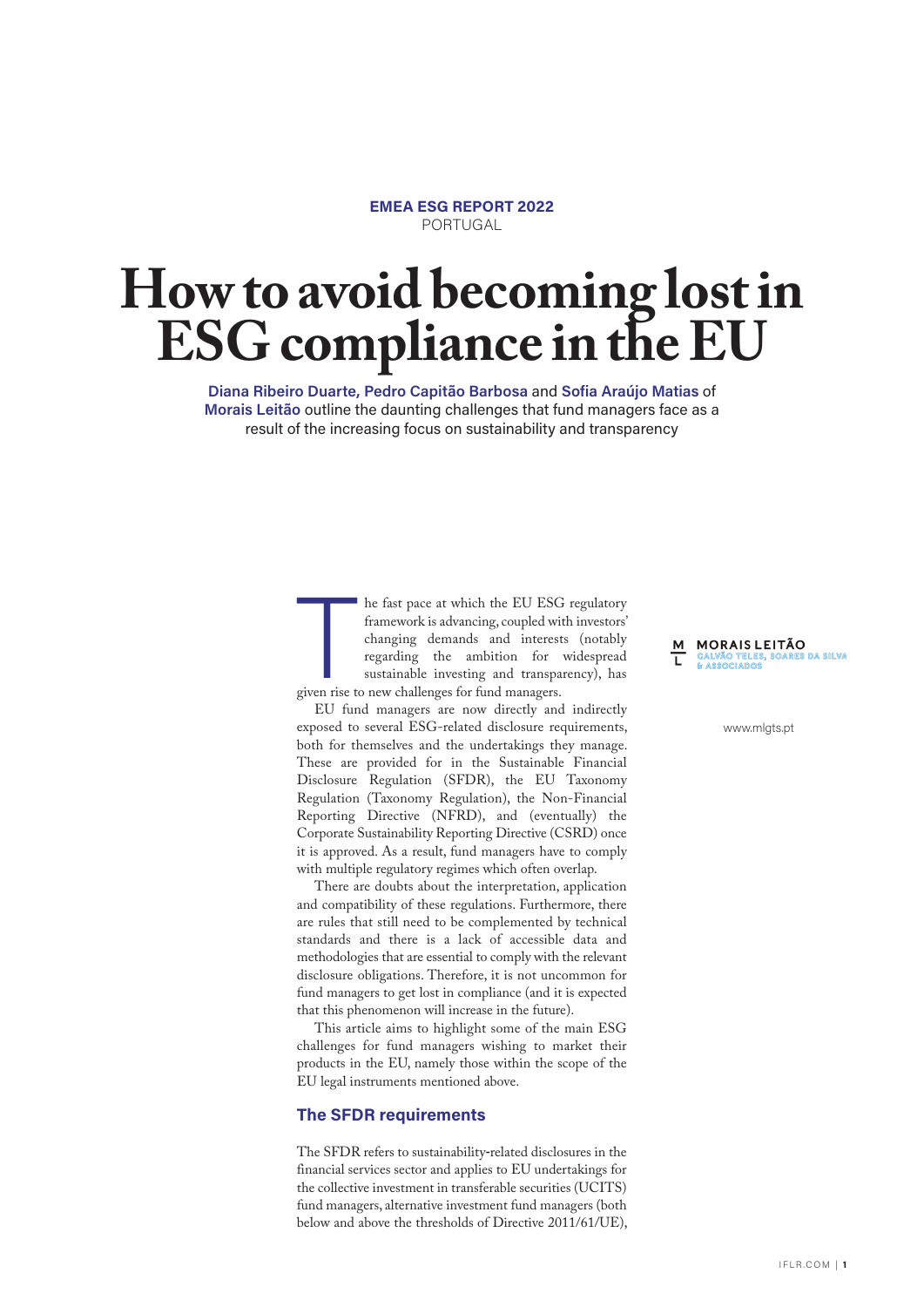

**Diana Ribeiro Duarte** Partner Morais Leitão T: +351 213 817 423 E: drd@mlgts.pt

Diana is a partner at Morais Leitão providing sustainability: ESG and Human Rights services and has been the leading partner in advising on the implementation of SFDR and Taxonomy Regulation to asset managers. She is highly experienced in the Portuguese market for private equity and investment funds, including real estate focused funds which have been targeting Portugal.

Diana's work in PE and investment funds has included advising buyers and sellers in transactions in sectors such as health, infrastructure, energy and financial services. Her legal practice in these fields has focused increasingly on advising private investors, from traditional buyout players (including 'take privates') and infrastructure funds to pension funds, family offices, and other alternative asset managers, in private transactions (investments and exits), joint ventures and minority acquisitions.

On the fund formation front, Diana advises on every regulatory and governance aspect of fund formation, operation, restructuring and liquidation. Fund incorporation and liquidation, structuring of alternative governance arrangements to facilitate outside sponsor involvement (within the context of immigration programmes or otherwise), transformation of real estate companies into regulated vehicles and replacement of management entities are just some of the examples of the work performed by Diana.



**Pedro Capitão Barbosa** Principal associate Morais Leitão T: +351 213 817 423 E: pcbarbosa@mlgts.pt

Pedro Capitão Barbosa is a member of Morais Leitão's corporate and M&A, capital markets team. He is also a member of the firm's crosssectional Private Equity and Fund Formation team where he has been involved in domestic and crossborder corporate acquisitions and restructurings in a wide array of sectors, as well as in equity and convertible investment rounds, in both cases involving private equity and other private market sponsors.

Pedro works with management companies and fund promoters on the incorporation, restructuring, governance and regulatory matters of alternative investment funds (particularly private equity and real estate funds). More recently, he has helped design and implement club deals and other alternative investment structures.

Pedro has joined the multidisciplinary ESG and Human Rights team with a focus on helping asset managers navigating their new sustainability disclosure obligations.

Pedro's general corporate law practice focuses on corporate restructuring and acquisition transactions, and also advice on corporate governance matters for listed and non-listed companies.

Pedro has been involved in equity capital markets operations, intervening in public tender offers, rights issues, private placements and other restructuring operations.



**Sofia Araújo Matias** Trainee Morais Leitão T: +351 213 817 400 E: smatias@mlgts.pt

Sofia is a member of Morais Leitão's corporate and M&A team.

Over the last year, Sofia has been involved in corporate/commercial matters, mergers and acquisitions and venture capital transactions, with a strong focus on investment rounds. She has joined the multidisciplinary team highly specialised in ESG and human rights. She also collaborates with Team Genesis.

portfolio account managers and certain non-EU funds.

The SFDR is perhaps the most significant ESG legislation affecting fund managers, and imposes complex disclosure requirements on them.

# **Sustainable funds**

At the product level, if fund managers wish to pursue sustainable investing, the requirement to classify their funds as Article 8 (promotes environmental or social characteristics) and/or Article 9 (has a sustainable investment objective based on a non-market index designated as a reference benchmark) represents a significant challenge.

This is especially the case under Article 8. What makes a fund 'sustainable'? And what does it mean to 'promote' environmental or social characteristics? The characteristics that are relevant for its characterisation are still uncertain, and the existing guidelines are vague and ambiguous. Due to this lack of clarity and the confusion created, funds with similar characteristics are being classified differently.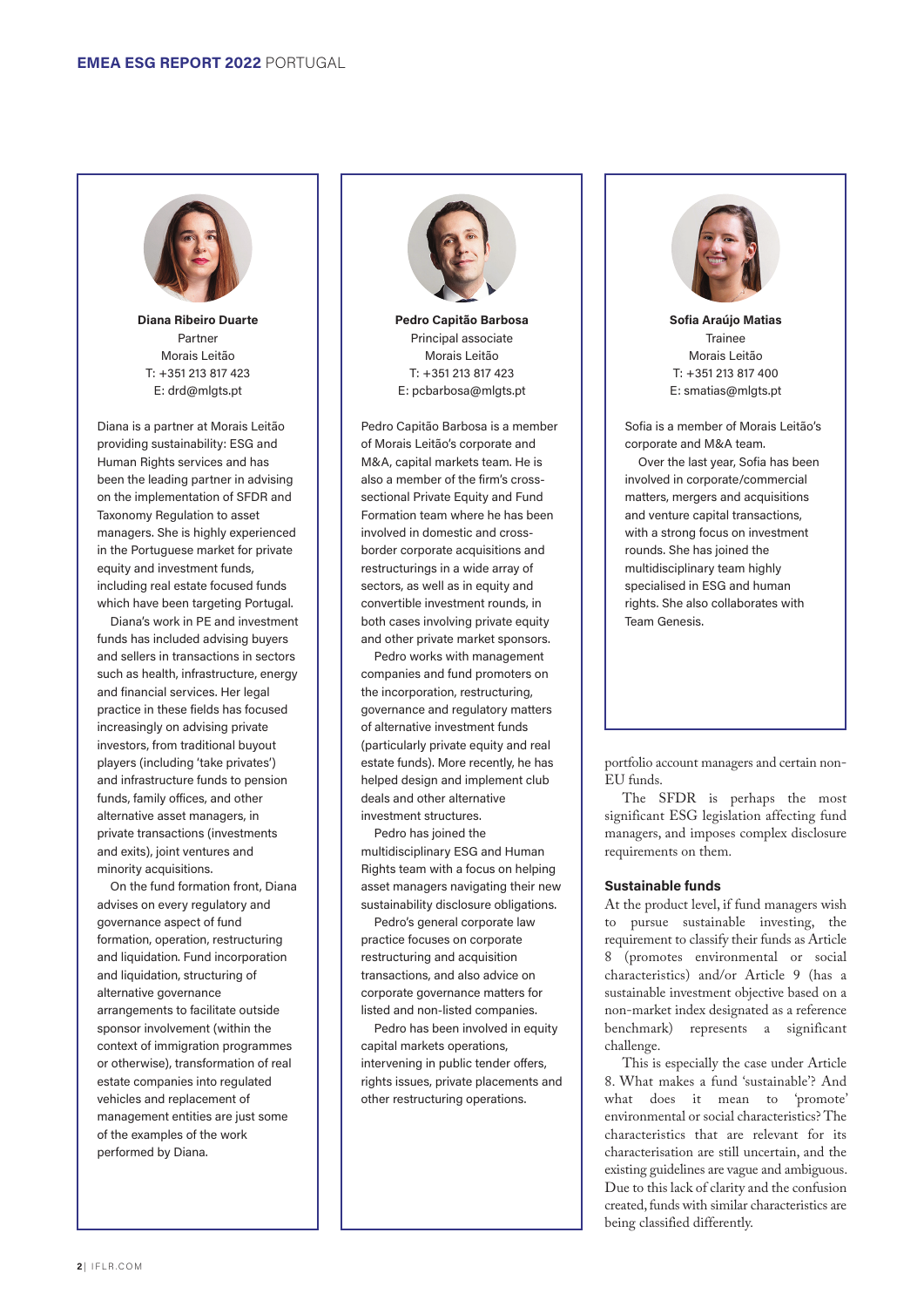Because the EU legislator has not issued any specific guidance on this categorisation, fund managers are relying solely on their own understanding and interpretation of the fund's characteristics, which can result in different views from those of their stakeholders (regulators, investors, etc.) regarding the quality of sustainabilityrelated disclosures of the funds being marketed. Hence, there are many different perspectives and approaches in the industry on how to categorise funds and they may end up being mislabelled.

Difficulties in characterisation may also push fund managers to classify their funds as 'not sustainable' (neither Article 8 nor Article 9) due to fear of being labelled 'greenwashers' or of being the target of misselling allegations.

A fund manager willing to comply with the SFDR's complex disclosure requirements will struggle to do so also because technical standards either do not exist (one example being technical standards for social or governance disclosures) or have yet to be definitively settled.

The SFDR's regulatory technical standards (RTS) are a vast and complex regulatory body whose adoption has been delayed and for which final and detailed technical guidance has not yet been approved. As such, while fund managers are scrambling to meet these standards (most of which are applicable from 2023), their ambiguity and sometimes failure to provide useful guidance may lead to further inaccuracies in fund labelling.

As a result of these challenges, fund managers may unintentionally or deliberately greenwash their products, and investors could be deceived. This can erode confidence in fund management classifications, leading to costly and inefficient litigation. The reverse situation may also be true and managers may avoid classifying their products as 'sustainable' for fear of reputational and/or litigation risk materialising.

### **Principal adverse impacts**

Under the SFDR, pursuant to a 'comply or explain' methodology, fund managers must disclose the principal adverse impacts (PAI) of their investment decisions on sustainability factors. These PAI have been developed (in significant detail) in the projected SFDR RTS.

This is a task that is daunting in its own right. Without data availability and guidance, fund managers may be using different metrics

and information based on dissimilar criteria, making it very difficult for the disclosed data to be reliable and comparable. For instance, the PAI indicators of a fund can be reported differently compared to those of another fund with a similar portfolio just because they are managed by different entities with different data sources.

### **The SFDR and MiFID II**

Another noteworthy challenge for managers comes from the SFDR's interaction with the Markets in Financial Instruments Directive (MiFID) II. There is a certain inconsistency and ambiguity regarding the compatibility of MiFID II with the 'sustainable fund' provisions of the SFDR (Articles 8 and 9, mentioned above).

Among other aspects, MiFID II establishes the characteristics that a financial product must have in order to be offered as a sustainable investment and for the client or potential client to choose to integrate it into their investment strategy ('sustainability preferences'). But this categorisation is not fully aligned with the classification of financial products under the SFDR.

The problem is especially acute when confronting the MiFID II classification with the financial products foreseen in Article 8, as there could be doubts as to whether all products covered by this article fulfil one of the MiFID II sustainability preferences.

This could lead to the awkward conclusion that certain funds may be marketed as promoting environmental and/or social characteristics under Article 8 of the SFDR, but intermediaries subject to MiFID II may not sell them on to clients (or potential clients) that express sustainability preferences. Ultimately, this could provide a dent in the credibility of the European capital markets.

#### **Taxonomy Regulation**

The Taxonomy Regulation establishes a framework to facilitate environmentally sustainable investment by financial market participants and amends the SFDR. It also applies to 'financial market participants', which include UCITS and alternative investment funds. Entities subject to the NFRD (see below) are also covered by the Taxonomy Regulation.

The Taxonomy Regulation poses some challenges to fund managers, particularly in its interconnection with the SFDR. In

particular, the Taxonomy Regulation modifies the SFDR to include additional disclosure obligations for Article 8 and 9 products that promote environmental characteristics. Yet the legislator created some inconsistencies, many of them conceptual, that have been raising interpretative doubts and creating difficulties in assessing the compatibility of the two legislative instruments.

Although these instruments are related and sometimes independent of each other, they are not conceptually synchronised and lack clarity and harmonisation. The inconsistencies in definitions, methodologies, labelling and classifications, as well as the absence of transparency in methodology and approved ratings and approaches, remove the desirable interconnection and may even weaken the value of having a wider panorama in ESG reporting.

First, while the Taxonomy Regulation only refers to environmentally sustainable investments, under the SFDR the definition of sustainable investment is broader: "an investment in an economic activity that contributes to an environmental objective or to a social objective.". This means that, while environmentally sustainable investments are supposed to be integrated into the SFDR, the standards for compliance with disclosure requirements are not exactly the same under both pieces of legislation.

Furthermore, the Taxonomy Regulation focuses on specific economic activities, whereas the SFDR concentrates on the big picture. As a result, two distinct dimensions of analysis that often do not coincide will have to be applied simultaneously.

In a nutshell, fund managers that manage sustainable products may have to comply with overlapping or conflicting SFDR and Taxonomy Regulation disclosure requirements, which increases compliance costs.

Moreover, environmental disclosures that are imposed by the Taxonomy Regulation for entities subject to the NFDR will necessarily be used by fund managers to comply with their environmental disclosure obligations for Article 8 and 9 products under the SFDR. However, this articulation will be difficult due to the lack of harmonisation of the methodologies used by fund managers vis-à-vis reporting portfolio companies and the absence of guidance.

The Taxonomy Regulation is also limited to the E of ESG. How long will it be until the S and the G are addressed? Unlike the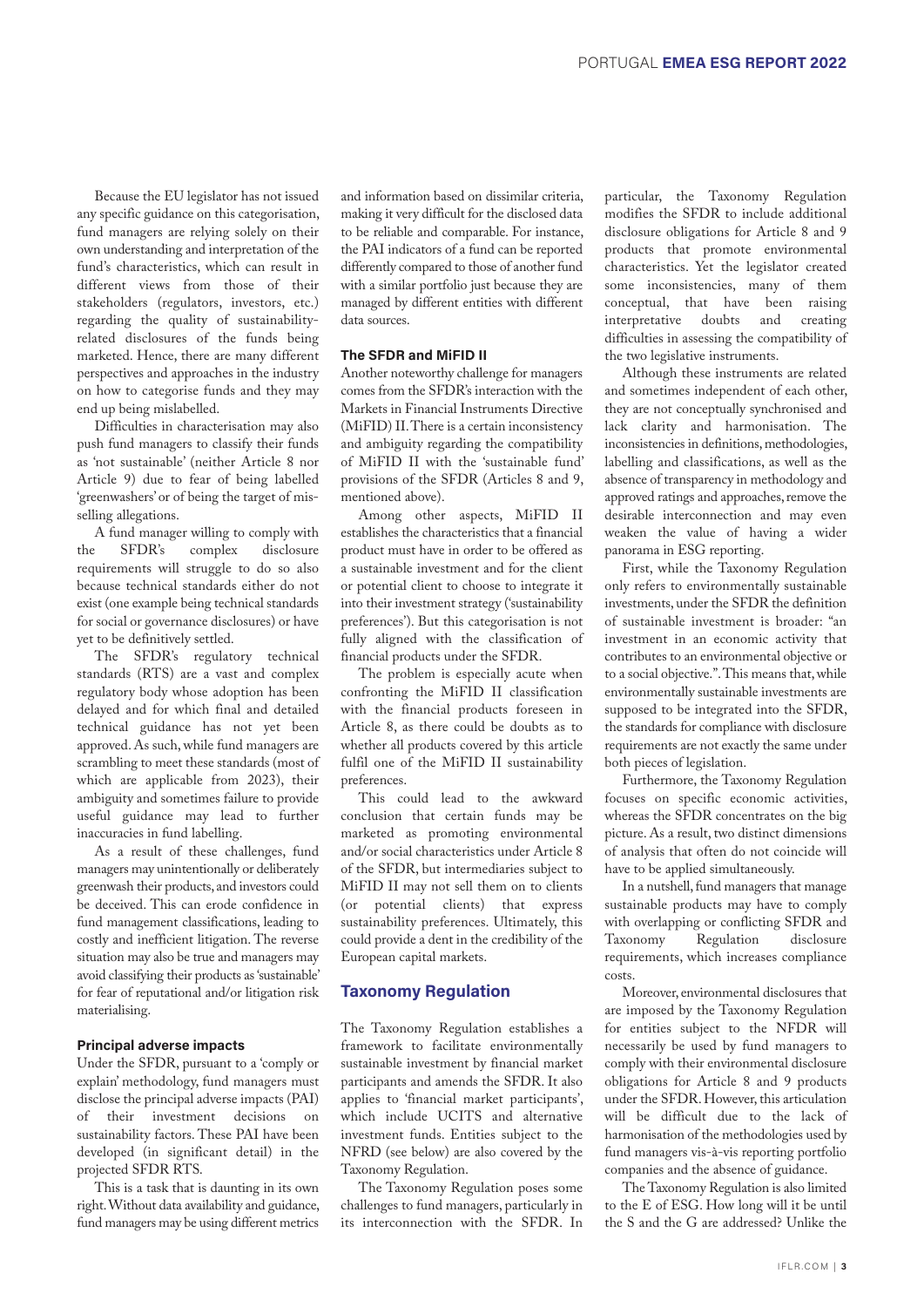*"EU fund managers are now directly and indirectly exposed to several ESG-related disclosure requirements, both for themselves and the undertakings they manage"*

SFDR and NFDR, the Taxonomy Regulation only requires environmental disclosures and not disclosures related to the three ESG factors. Although there have been some recent initiatives in that direction (for example, the report from the Platform on Sustainable Finance released on February 28 2022 on the addition of a social taxonomy to the current EU taxonomy), a social or governance taxonomy has yet to be approved. The few social and governance taxonomies that exist are relevant only as prerequisites for environmental compliance.

Lastly, the Taxonomy Regulation's technical screening criteria, which define when a specific economic activity is deemed environmentally sustainable, increase reporting uncertainty as they are supposed to be a set of standards that will be in permanent flux, with more sectors and activities being added to the scope as time passes. The aim is for the technical screening criteria to be dynamic and subject to frequent review.

The screening criteria are drafted under a one-size-fits-all approach, making it very difficult to adapt them to certain economic activities.

These issues mean that fund managers' efforts to meet the relevant criteria will require constant updating and therefore additional compliance efforts (especially for managers who are highly diversified in terms of sectors and asset classes).

# **The NFRD and the CSRD**

The NFRD sets the rules on the disclosure of non-financial and diversity information by certain EU public-interest companies with more than 500 employees and that have a balance sheet of more than €20 million or a net turnover of more than €40 million.

As mentioned above, information fed through the NFRD is essential for fund managers (at least those who manage funds invested in traded equities and corporate debt) to complete their ESG reporting. However, as it applies only to large companies, the NFRD concerns only a subset of fund managers' portfolio companies, creating discrepancies in reporting. Notably, UCITS fund managers can usually count on non-financial sustainability-related disclosures and ESG ratings and metrics from their portfolio companies, unlike alternative fund managers, who are usually invested in smaller, non-traded companies or in nonfinancial assets such as real estate.

The NFRD has several drawbacks:

- The misalignment of the SFDR and the Taxonomy Regulation with the scope of the NFRD in what concerns reporting requirements and data;
- The lack of uniformity and specificity on disclosure obligations, which therefore imperils the goal of having greater

transparency and standardisation of nonfinancial disclosure;

• The reporting thresholds that create discrepancies between types of asset managers (big versus large, mainstream versus alternative).

This led the European Commission on April 21 2021 to adopt a proposal for the CSRD, which is intended to replace the NFRD by broadening the number of entities subject to it and adjusting its reporting requirements.

The CSRD enlarges the NFDR's scope to include all companies listed on regulated markets (except micro-enterprises that have a turnover or total assets of less than €2 million or that employ fewer than 10 individuals) and all large public-interest companies with at least two of the following requirements: 250 or more employees; net turnover of €40 million; and assets worth €20 million.

Nevertheless, this proposal is not devoid of pitfalls for fund managers. For instance, the vague and complex concepts of the NFDR remain, and the new reporting requirements seem to be disproportionate and burdensome for smaller entities to<br>comply with. Additionally, double comply with. Additionally, materiality standards (i.e. companies have to report on how sustainability issues affect their business and on their own impact on people and the environment) have fallen short of expectations due to the lack of clarity in their application.